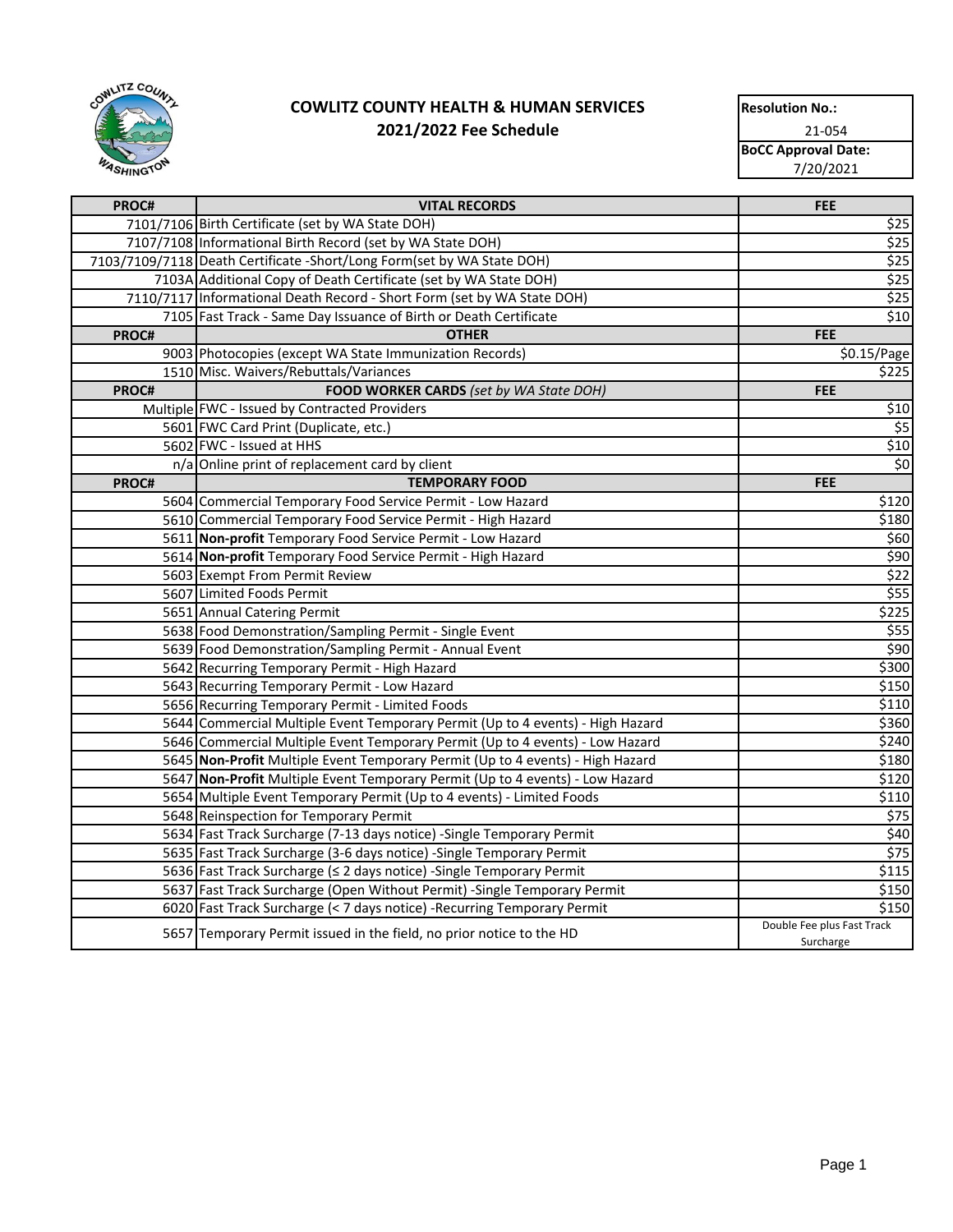

| <b>Resolution No.:</b>     |  |  |
|----------------------------|--|--|
| 21-054                     |  |  |
| <b>BoCC Approval Date:</b> |  |  |
| 7/20/2021                  |  |  |
|                            |  |  |

| PROC# | <b>ANNUAL FOOD</b>                                                     | <b>FEE</b>                  |
|-------|------------------------------------------------------------------------|-----------------------------|
|       | 5640 Seasonal Food Service Permit - High Hazard                        | \$300                       |
|       | 5641 Seasonal Food Service Permit - Low Hazard                         | \$150                       |
|       | 5653 Seasonal Food Service Permit - Limited Foods                      | \$110                       |
|       | 6001 Minimum Food Service Permit                                       | \$300                       |
|       | 6002 Small Food Service Permit                                         | \$460                       |
|       | 6003 Medium Food Service Permit                                        | \$615                       |
|       | 6004 Intermediate Food Service Permit                                  | \$770                       |
|       | 6005 Large Food Service Permit                                         | \$925                       |
|       | 6006 Offsite Catering Service Permit (Add-On)                          | \$190                       |
|       | 6007 Cocktail Lounge Permit (Add-On)                                   | \$125                       |
|       | 6008 Banquet Room Permit (Add-On)                                      | \$185                       |
|       | 5628 Preschool Food Service Permit                                     | \$150                       |
|       | 5913 School Service Kitchen Permit                                     | \$400                       |
|       | 5914 School Cafeteria/Central Kitchen Permit                           | \$670                       |
|       | 5916 Vending Machine Permit - Potentially Hazardous Foods, Per Site    | \$200/Site                  |
|       | 5608 Food Plan Review - Pre-Application Meeting                        | \$150                       |
|       | 5649 Food Plan Review - Minimum                                        | \$300                       |
|       | 5622 Food Plan Review - Limited                                        | \$380                       |
|       | 5620 Food Plan Review - Complex                                        | \$600                       |
|       | 5621 Food Plan Review - Multiple Permits                               | \$1,200                     |
|       | 5623 Food Plan Review - On-Site Inspection                             | \$300                       |
|       | 5625 Operator Change/No plan review                                    | \$150                       |
|       | 5605R Re-Inspection (Food)                                             | \$300                       |
|       | 5626 Additional Preopening Inspection (Food)                           | \$150                       |
|       | 5650 Additional Required Annual Inspection (Food)                      | \$150                       |
|       | Late Fee: Annual Permit, not to exceed \$150.00, per business location | 50% of total of renewal fee |
| PROC# | <b>WATER RECREATION</b>                                                | <b>FEE</b>                  |
|       | 5804 Year-Round Pool Permit                                            | \$600                       |
|       | 5807 Year-Round Spa Permit                                             | \$600                       |
|       | 5805 Seasonal Pool Permit (less than 180 days)                         | \$510                       |
|       | 5808 Seasonal Spa Permit (less than 180 days)                          | \$510                       |
|       | 5820 Spray Park w/o Recirculation Permit                               | \$300                       |
|       | 5821 Float Tank Facility Permit                                        | \$300                       |
|       | 5803 Pre-opening Inspection (Pool/Spa/etc.)                            | \$300                       |
|       | 5817 Pool/Spa Reinspection (Pool/Spa/etc.)                             | \$150                       |
|       | 5818 Required Reopen Inspection (Pool/Spa/etc.)                        | \$150                       |
|       | Late Fee: Annual Permit, not to exceed \$150.00, per business location | 50% of total of renewal fee |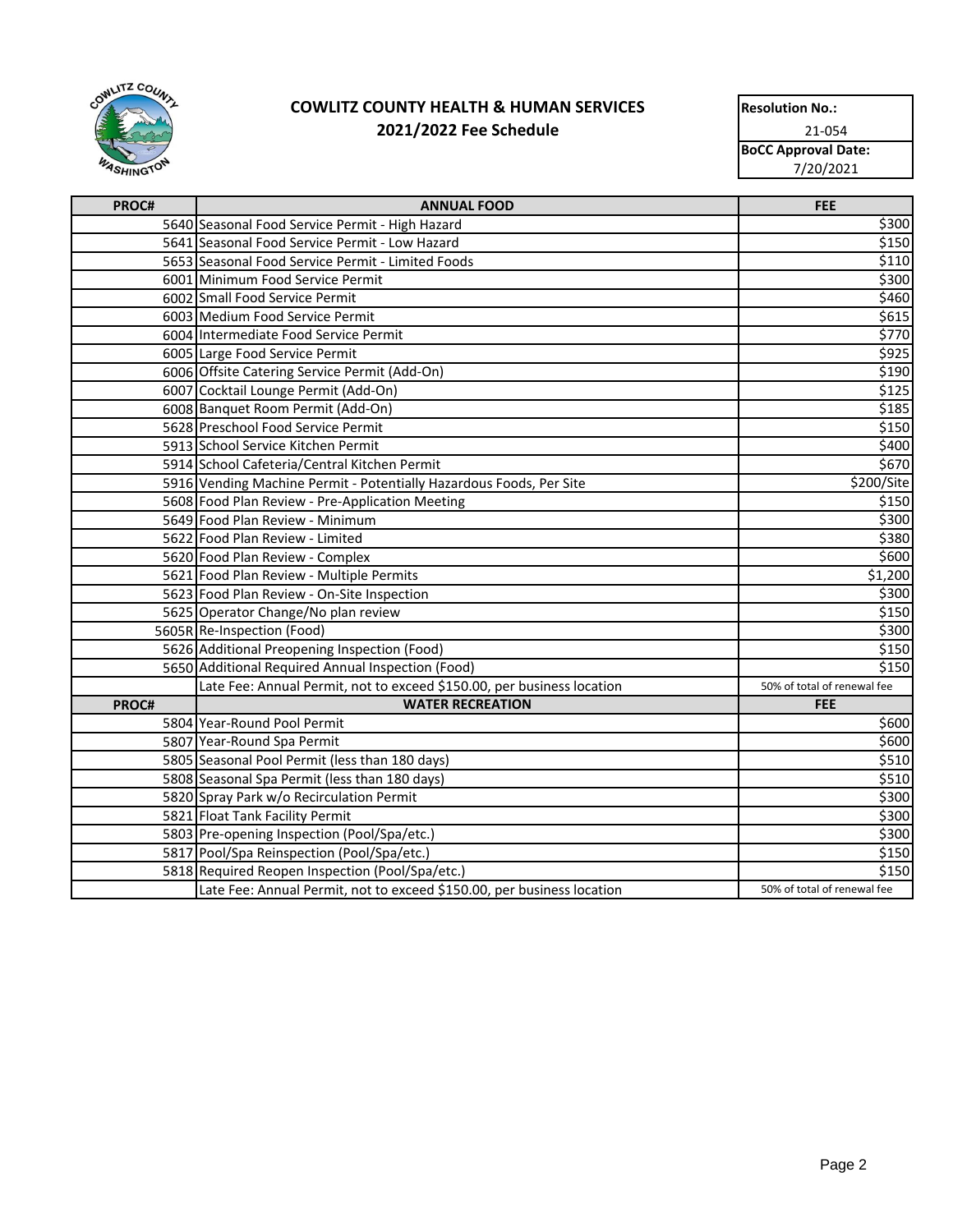

| <b>Resolution No.:</b>     |  |  |
|----------------------------|--|--|
| 21-054                     |  |  |
| <b>BoCC Approval Date:</b> |  |  |
| 7/20/2021                  |  |  |
|                            |  |  |

| PROC# | <b>DRINKING WATER - GROUP A/B (EHS Programs)</b>                                            | <b>FEE</b>                                                                           |
|-------|---------------------------------------------------------------------------------------------|--------------------------------------------------------------------------------------|
|       | 5201 Group A Survey (Third Party Survey:1-3 Connections, non-community system)              | \$700                                                                                |
| 5200  | Group A Survey (Third Party Survey: 4+ Connections, community and non-community<br>systems) | \$850                                                                                |
|       | 5225 Group B Public Water System Annual Operating Permit                                    | \$225                                                                                |
|       | 5207 Plan Review - Group B                                                                  | \$600                                                                                |
|       | 5209 Plan Review - Non-Residential                                                          | \$450                                                                                |
|       | 5219 Well Site Inspection, Per Well                                                         | \$300/Well                                                                           |
|       | Late Fee: Annual Permit, not to exceed \$150.00, per location                               | 50% of total of renewal fee                                                          |
| PROC# | <b>SCHOOLS</b>                                                                              | <b>FEE</b>                                                                           |
|       | 5917 New School Site Approval                                                               | \$300                                                                                |
|       | 5918 School Plan Review - Small School                                                      | \$375                                                                                |
|       | 5919 School Plan Review - Elementary School                                                 | \$900                                                                                |
|       | 5920 School Plan Review - Middle or Junior High                                             | \$1,200                                                                              |
|       | 5921 School Plan Review - High School                                                       | \$2,100                                                                              |
|       | 5922 School Plan Review - Portables                                                         | \$300                                                                                |
|       | 5923 School Plan Review - New Playground                                                    | \$300                                                                                |
|       | 5925 School Plan Review - Minor Remodel                                                     | \$350                                                                                |
|       | School Plan Review - Major Remodel                                                          | 50% of school plan review based<br>on school type or minimum of<br>minor remodel fee |
|       | 5930 School Inspection - Small School                                                       | \$150                                                                                |
|       | 5931 School Inspection - Elementary School                                                  | \$300                                                                                |
|       | 5932 School Inspection - Middle or Junior High School                                       | \$400                                                                                |
|       | 5933 School Inspection - High School                                                        | \$600                                                                                |
| PROC# | <b>ORGANIZATIONAL CAMPS</b>                                                                 | <b>FEE</b>                                                                           |
|       | 5809 Organizational Camp Annual Registration: 50 or less Beds                               | \$300                                                                                |
|       | 5810 Organizational Camp Annual Registration: 51-100 Beds                                   | \$375                                                                                |
|       | 5811 Organizational Camp Annual Registration: 101-151 Beds                                  | \$525                                                                                |
|       | Late Fee: Annual Registration, not to exceed \$150.00, per business location                | 50% of total of renewal fee                                                          |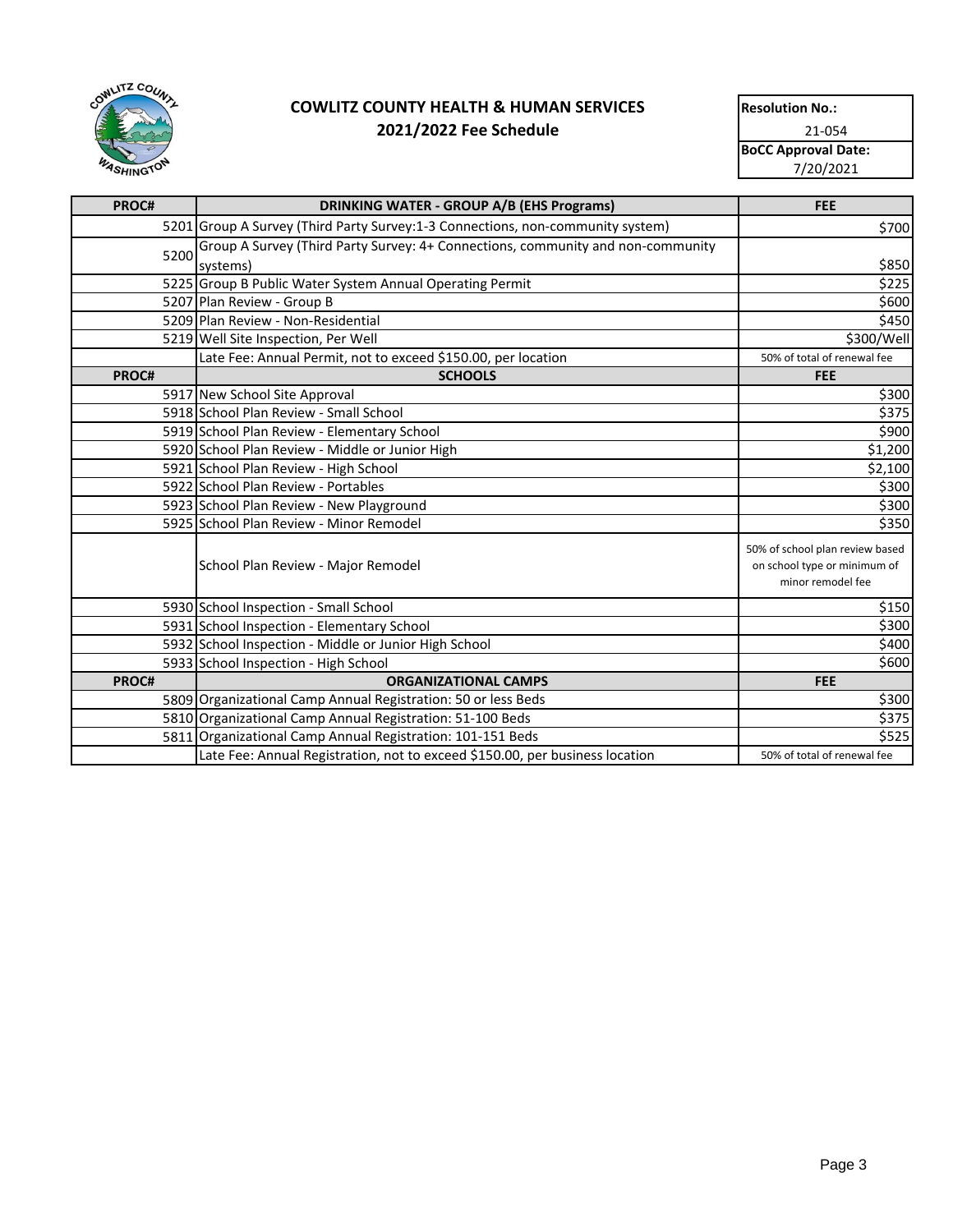

| <b>Resolution No.:</b>     |  |  |
|----------------------------|--|--|
| 21-054                     |  |  |
| <b>BoCC Approval Date:</b> |  |  |
| 7/20/2021                  |  |  |
|                            |  |  |

| PROC# | <b>ENVIRONMENTAL HEALTH - GENERAL SERVICES (EHS and EHU)</b>                                  | <b>FEE</b>                  |
|-------|-----------------------------------------------------------------------------------------------|-----------------------------|
|       | 5000 Environmental Health - Hourly Rate                                                       | \$150.00/Hour               |
|       | 1507 EHS - Office Conference                                                                  | \$150                       |
| 1511  | EHU - Staff Consultation - In conjunction with B&P (Incl. in Building & Planning Staff        |                             |
|       | Consultation Fee)                                                                             | \$25                        |
|       | 5706 Meth Lab Decontamination Plan                                                            | \$900                       |
|       | 5223 EHS - Variance/Waiver Request-Water Systems - Normal                                     | \$150                       |
|       | 5224 EHS - Variance/Waiver Request-Water Systems - Complex                                    | \$300                       |
|       | 1506 EHS - Administrative Hearing (Can result in maximum of 2 additional reinspection fees)   | \$300                       |
|       | 1512 EHU - Administrative Determination                                                       | \$300                       |
|       | 5422 Hearings Examiner Administrative Appeal (Cost of Hearings Examiner additional)           | \$2,092                     |
|       | n/a Outside Consultant or Legal Fees (As necessary to complete service, review, or action)    | As billed by Consultant     |
|       | n/a Late Fee: Annual Permit, not to exceed \$150.00, per business location                    | 50% of total of renewal fee |
|       | Fast Track Surcharge, not otherwise stated on fee schedule (less than 7 days advance request, |                             |
|       | e.g. well site inspection, re-opening of permitted facility)                                  | \$150                       |
|       | n/a Annual Permit Prorated Fee-Opening January through March                                  | 100% of permit fee          |
|       | n/a Annual Permit Prorated Fee-Opening April through June                                     | 75% of permit fee           |
|       | n/a Annual Permit Prorated Fee-Opening July through September                                 | 50% of permit fee           |
|       | n/a Annual Permit Prorated Fee-Opening October through December                               | 25% of permit fee           |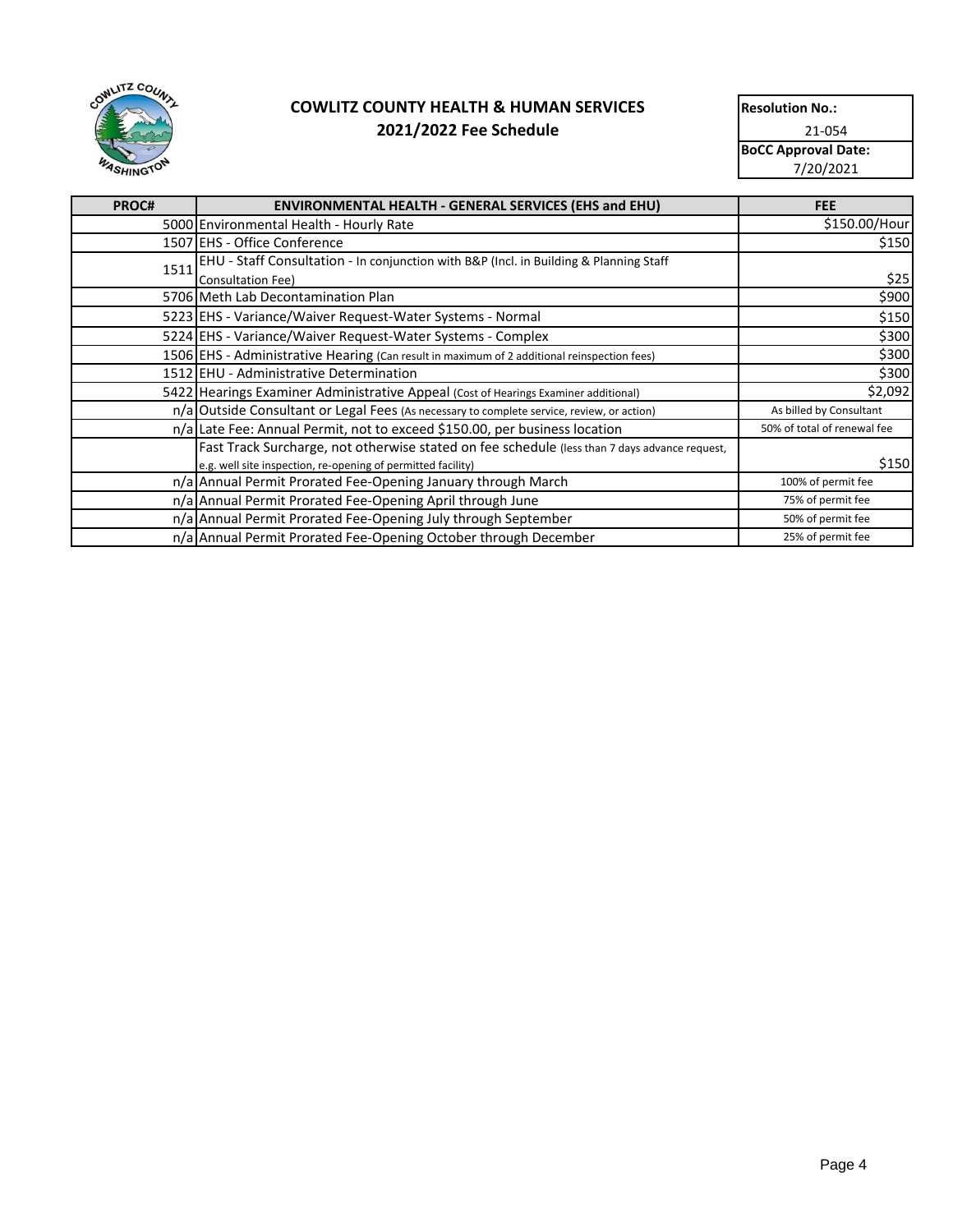

| <b>Resolution No.:</b>     |  |  |
|----------------------------|--|--|
| 21-054                     |  |  |
| <b>BoCC Approval Date:</b> |  |  |
| 7/20/2021                  |  |  |

|       | <b>ON-SITE WASTEWATER</b>                                                    |                             |
|-------|------------------------------------------------------------------------------|-----------------------------|
| PROC# | <b>Starting Base Fees</b>                                                    | <b>FEE</b>                  |
|       | n/a Treatment Level A, B, C, D, N Review                                     | \$580                       |
|       | n/a Treatment Level A, B, C, D, N Review w/valid soils approval              | \$450                       |
|       | n/a Treatment Level E Review                                                 | \$440                       |
|       | n/a Treatment Level E Review w/valid soils approval                          | \$310                       |
|       | n/a Treatment Level A, B, C, D, N Permit                                     | \$580                       |
|       | n/a Treatment Level E Permit                                                 | \$440                       |
| PROC# | <b>Add On Fees</b>                                                           | <b>FEE</b>                  |
|       | n/a Subsurface Drip System, Add-On                                           | \$250                       |
|       | n/a Commercial, Add-On                                                       | \$500                       |
|       | n/a Multi-Family Residential, Per Unit Add-On                                | \$125/Unit                  |
|       | n/a High Strength Waste, Add-On                                              | \$900                       |
|       | n/a Larger Flow (1000 - 3500 gpd), Add-On                                    | \$1,500                     |
|       | n/a Method II Evaluation, Add-On                                             | \$750                       |
|       | n/a Septic Waiver, Add-On                                                    | \$328                       |
|       | n/a Soil and Site Evaluation, Per Lot Add-On (Up to 8 holes)                 | \$440/Lot                   |
|       | n/a Soil and Site Evaluation Additional Holes, Per Lot Add-On (Over 8 holes) | \$25/Additional hole over 8 |
| PROC# | <b>Other On-Site Wastewater</b>                                              | <b>FEE</b>                  |
|       | n/a Homeowner Install Test                                                   | \$150                       |
|       | n/a OSS Reinspection (per management approval)                               | \$400                       |
|       | n/a OSS Resubmittal                                                          | \$150                       |
|       | n/a Repair of Current System Permit                                          | \$400                       |
|       | n/a On-Site Septic Tank Only Permit                                          | \$400                       |
|       | n/a Vault Toilet/Holding Tank Permit                                         | \$600                       |
|       | n/a High Winter Water Review                                                 | \$2,500                     |
|       | 5420 Septage Tipping Fee, Per Gallon                                         | \$0.07/Gallon               |
|       | 5424 Pumper Truck Inspection                                                 | \$150                       |
|       | 5418 OSS Professional License                                                | \$300                       |
|       | Holding Tank Annual Operating Permit                                         | \$150                       |
|       | Late Fee for OSS Professional License Renewals                               | 50% of total of renewal fee |